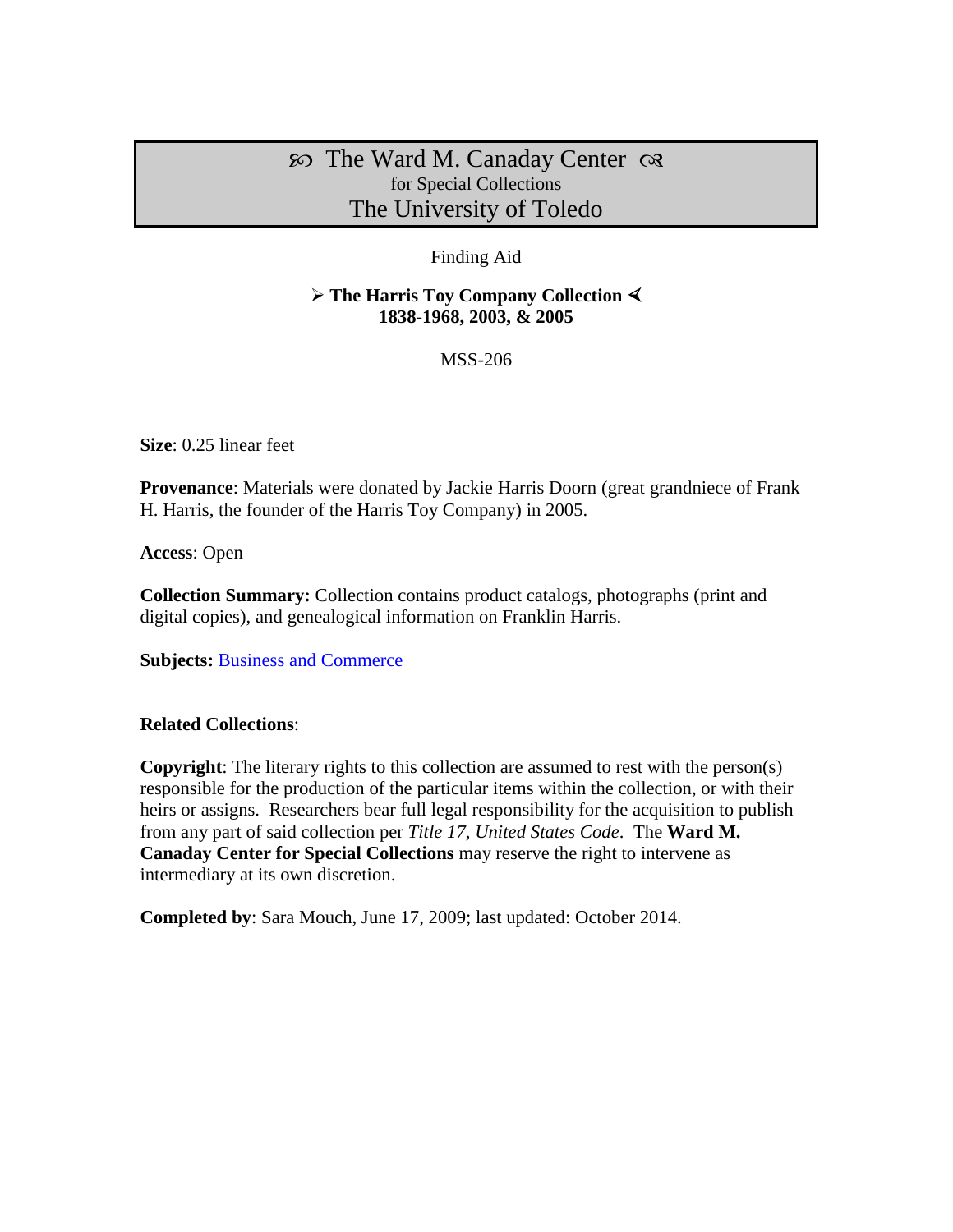#### **Historical Sketch**

Franklin Harrison Harris established the Harris Toy Company, Manufacturers of Malleable Iron and Steel Toys, in 1887 at the intersection of Grand and Michigan Central Road streets in the Auburndale District of Toledo. It became one of the top manufacturers of cast iron toys which were famous for the characters of Gloomy Gus, Foxy Grandpa, and Happy Hooligan—all cartoon characters of the day—standing in various carts and wagons. Mr. Harris served as president of the Harris Toy Company until its sale to the Standard Steel Tube Company in 1907, at which time he stayed on as manager. Toy production ended in 1913.

Mr. Harris also founded and served as superintendent of the Harris Metal Wheel and Tricycle Company, which produced wagons, wheels, fire proof safes, the "Perry Pneumatic Saddle", and electric automobiles.

The toys, trains, and wagons produced by both the toy company and the Harris Metal Wheel Company are sought after by collectors from all over the world.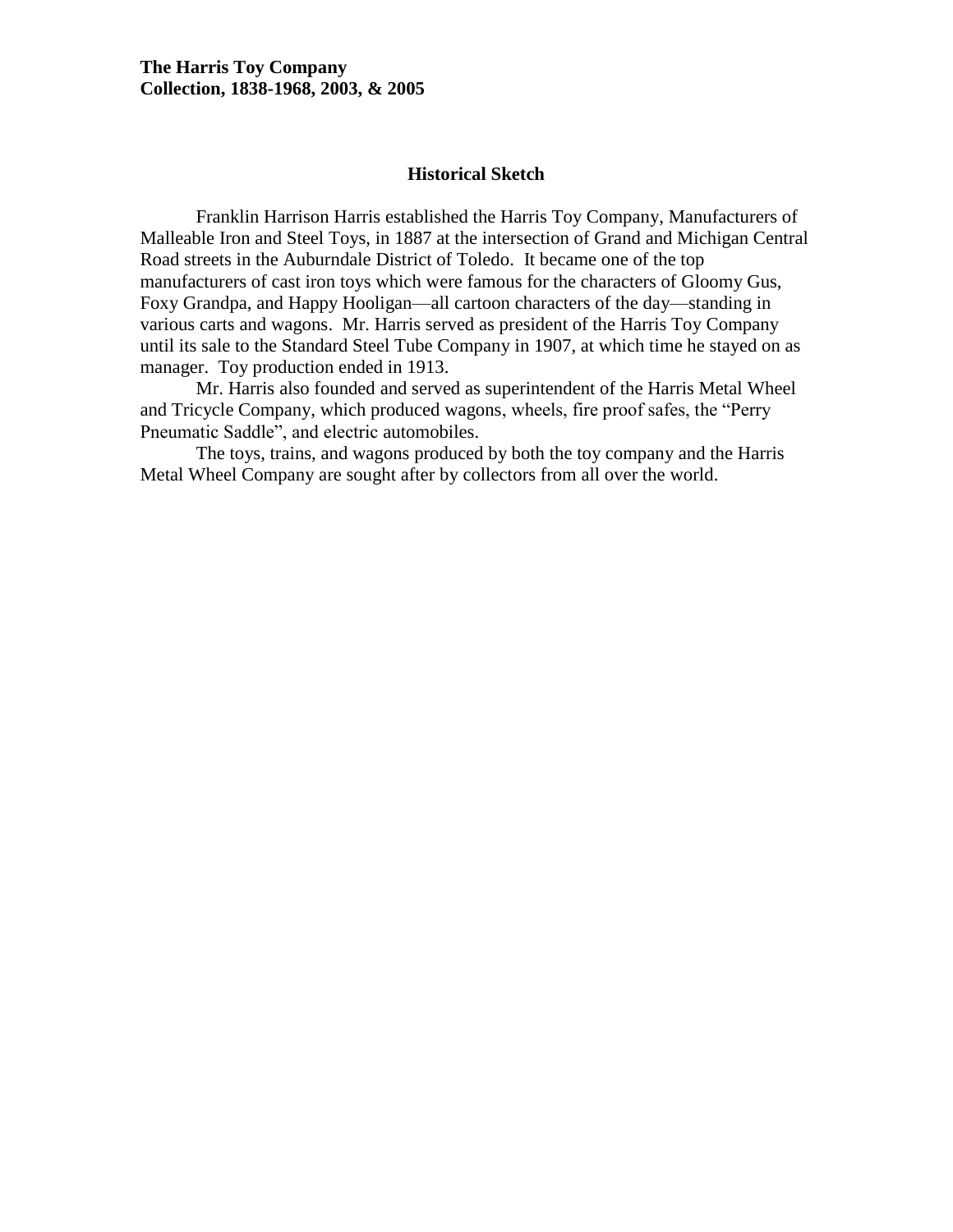#### **Scope and Content Note**

This collection consists of six series that primarily document the products of the Harris Toy Company. **Series I, The Harris Metal Wheel Company**, includes a page from Frank Harris' other company's 1889 catalog, as well as a business directory of employees between 1889 and 1891, listing name, address, and job title. The materials in **Series II, The Harris Toy Company Documents,** consist of sample letterhead, patents, and photographs depicting the toy factory.

**Series III, Harris Novelty Toys,** provides the bulk of the collection with photographs of the toys that made this Toledo company so popular. Additional material includes the 1968 reprint of the 1903 catalog and photographs of children with Harris toys. **Series IV, The Standard Steel Tube Company,** documents the sale of the Harris Toy Company to Foster Jewell in 1907, at which time Harris continued to produce toys under the Standard Steel Tube moniker until 1913.

**Series V, Franklin H. Harris,** consists of various photographs of the Harris Toy Company proprietor as well as genealogical information compiled by Jackie Harris Doorn, Frank Harris' great grandniece. Finally, **Series VI, Research and Correspondence,** contains additional research material provided by Mrs. Doorn, email correspondence between the donor and various contributors to the collection, and a CD of many of the images and documents included in the collection.